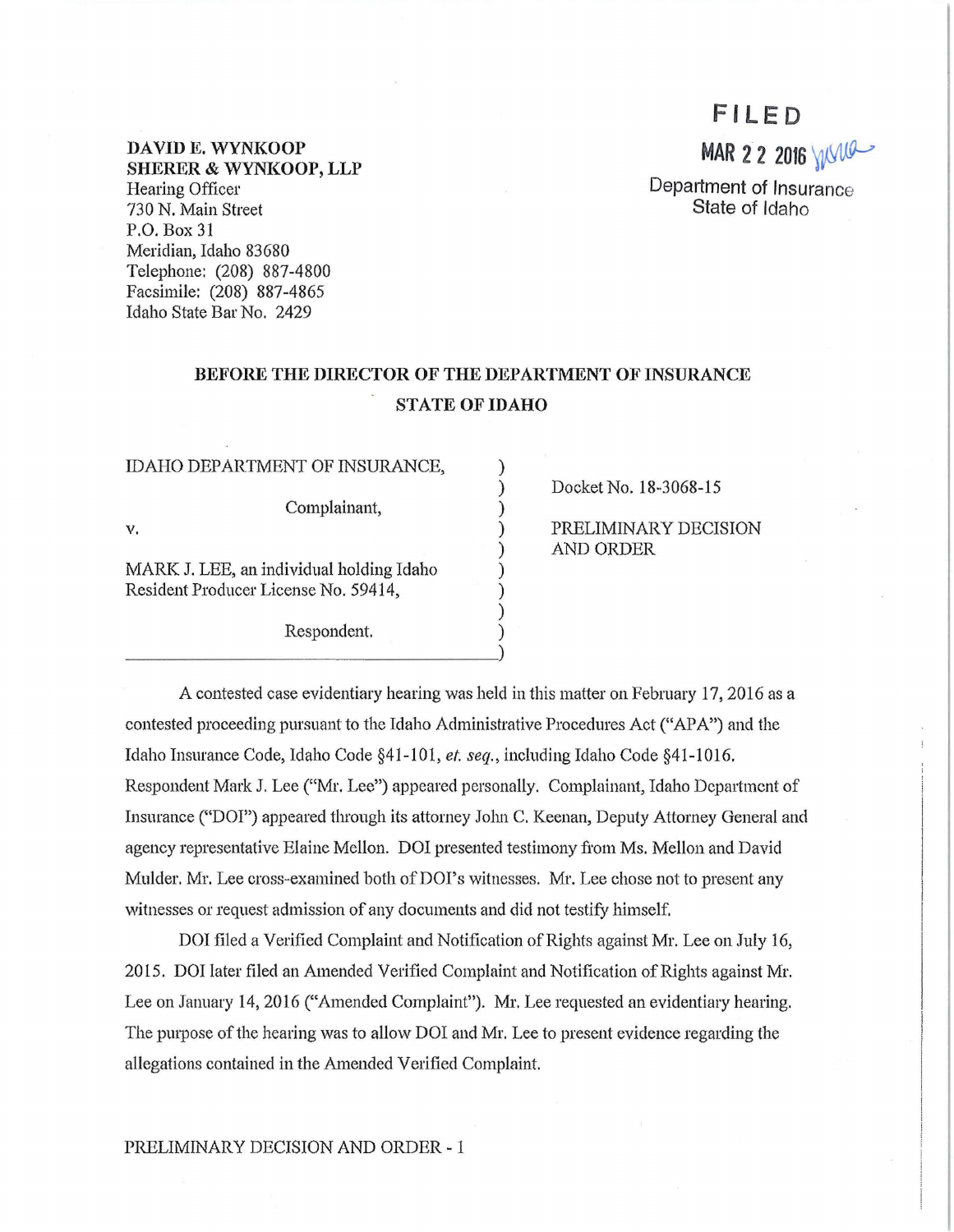DOI filed a closing statement with the Hearing Officer on March 16, 2016. No closing statement was received from Mr. Lee.

#### **FINDINGS OF FACT**

1. Mr. Lee is a resident of the state of Idaho;

2. Mr. Lee holds Idaho Resident Producer License No. 59414, originally issued on January 6, 1998;

3. On January 7, 2014, a client of Mr. Lee's ("Consumer **l** ")paid by check *to* Mr. Lee a homeowners insurance premium payment in the amount of \$822.00;

4. Mr. Lee deposited Consumer l's \$822 premium payment check into Mr. Lee's bank account;

5. Mr. Lee did not forward the \$822 premium payment to an insurance company;

6, As a consequence of Mr. Lee's failure to forward the \$822 premium payment to an insurance company, Consumer l's homeowner's insurance was cancelled and no homeowner's insurance coverage was in effect;

7. DOI made numerous information requests to Mr. Lee regarding the Consumer 1 \$822 premium payment, but Mr. Lee did not provide all requested information;

8. In early 2014, a client of Mr. Lee's ("Consumer 2") paid by check to Mr. Lee an insurance premium payment in the amount of \$279;

9. Mr. Lee deposited Consumer 2's premium payment check into Mr. Lee's bank account;

10. In 2015, Consumer 2 learned that the \$279 premium payment was not forwarded to an insurance company;

11. As a consequence of Mr. Lee's failure to forward the \$279 premium payment to an insurance company, Consumer 2 had no insurance coverage after February 4, 2014;

12. DOI made numerous information requests to Mr. Lee regarding the \$279 premium payment, but Mr. Lee did not provide all requested information.

#### PRELIMINARY DECISION AND ORDER - 2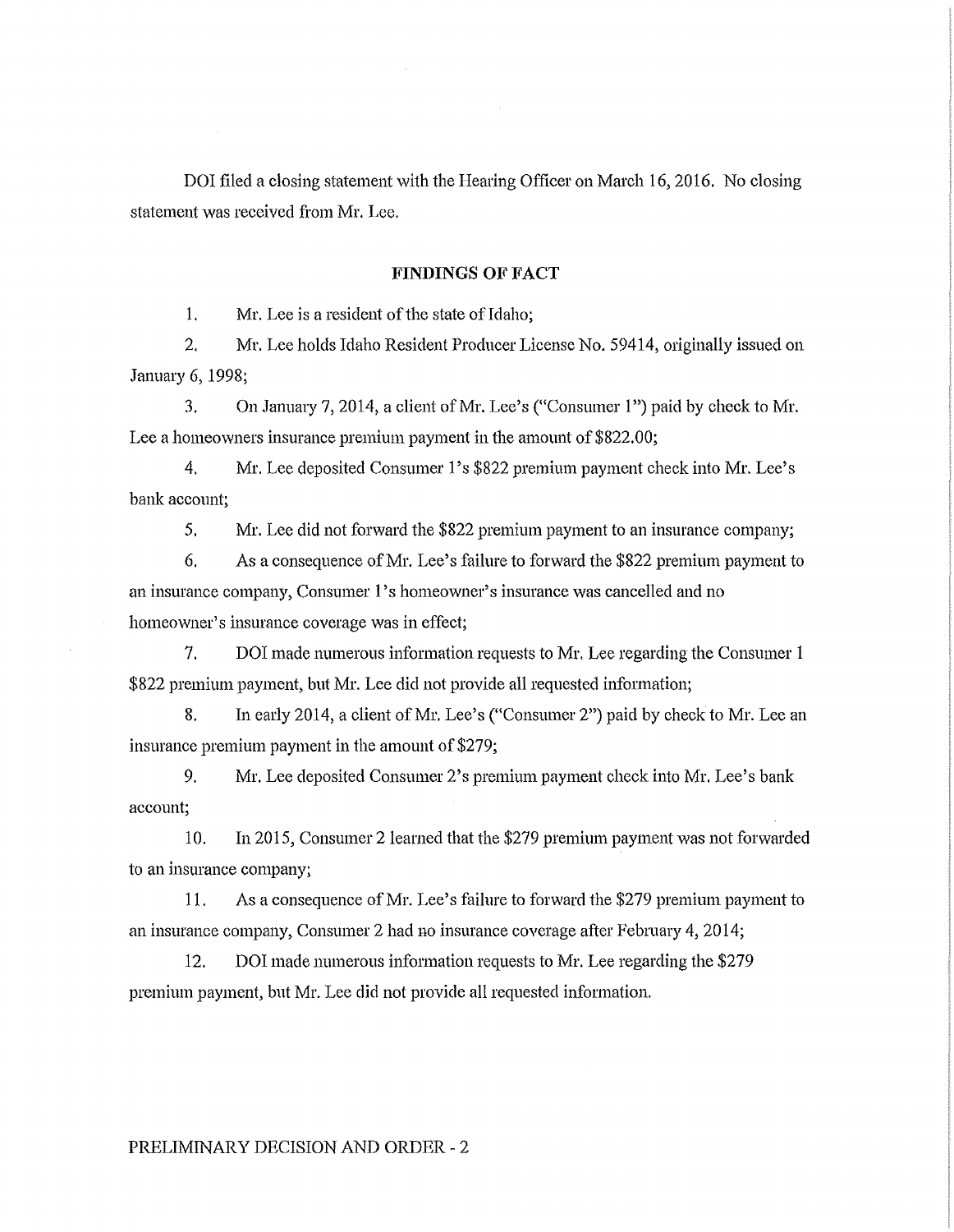#### ANALYSIS

Idaho Code §41-247 provides that the DOI Director has the power to:

direct an inquiry in writing to any person subject to his jurisdiction with respect to any insurance transactions or matter relative to a subject of insurance resident, located, or to be performed in this state. The person to whom such an inquiry is addressed shall upon receipt thereof promptly furnish to the director all requested information which is in his possession or subject to his control.

With respect to the Consumer 1 Complaint, a DOI Consumer Affairs Officer sent Mr. Lee letters of inquiry dated February 13, 2015, March 6, 2015, March 19, 2015, April 1, 2015 and April 27, 2015. Each letter asked for copies of all agency notes, documentation of the \$822 premium check, documentation of the deposit into a trust account, and documentation of remittance to an insurer, a copy of the deposit slip, bank statements from January through August, 2014, and information regarding the status of the policy in question. Mr. Lee never fully responded to DOI's inquiries regarding the Consumer 1 \$822 premium check. Mr. Lee did provide partial responses dated March 11, 2015 and April 10, 2015. In his response, Mr. Lee included an acknowledgment that the funds were not properly applied or forwarded to an insurance company. Mr. Lee provided a copy of the insurer's policy history, a copy of the insurer's billing, and a copy of the reimbursement check to Consumer 1. In this second letter, Mr. Lee also included a copy of the application, a copy of the deposit slip in question, and a copy of email correspondence bet\veen Mr. Lee and Consumer 1 from December 13, 2014 to January 8, 2014. Despite the numerous DOI inquiries, Mr. Lee failed to provide agency notes or a copy of bank statements as requested.

With respect to the Consumer 2 Complaint, the DOI Consumer Affairs Officer sent letters of inquiry to Mr. Lee on February 17, 2015, March 6, 2015, March 19, 2015, April 10, 2015 and April 27, 2015. These letters requested information related to Consumer 2, including agency or diary notes, information on the complainant's statement about the 2014 insurance renewal, documentation regarding the \$279 premium check, and evidence that the \$279 premium check had been deposited into a trust account and remitted to the insurer, and copies of bank statements from March 2014 to July 2014. Mr. Lee responded to the Consumer 2 inquiries by letters dated March 11, 2015 and April 10, 2015. Mr. Lee provided only partial responses to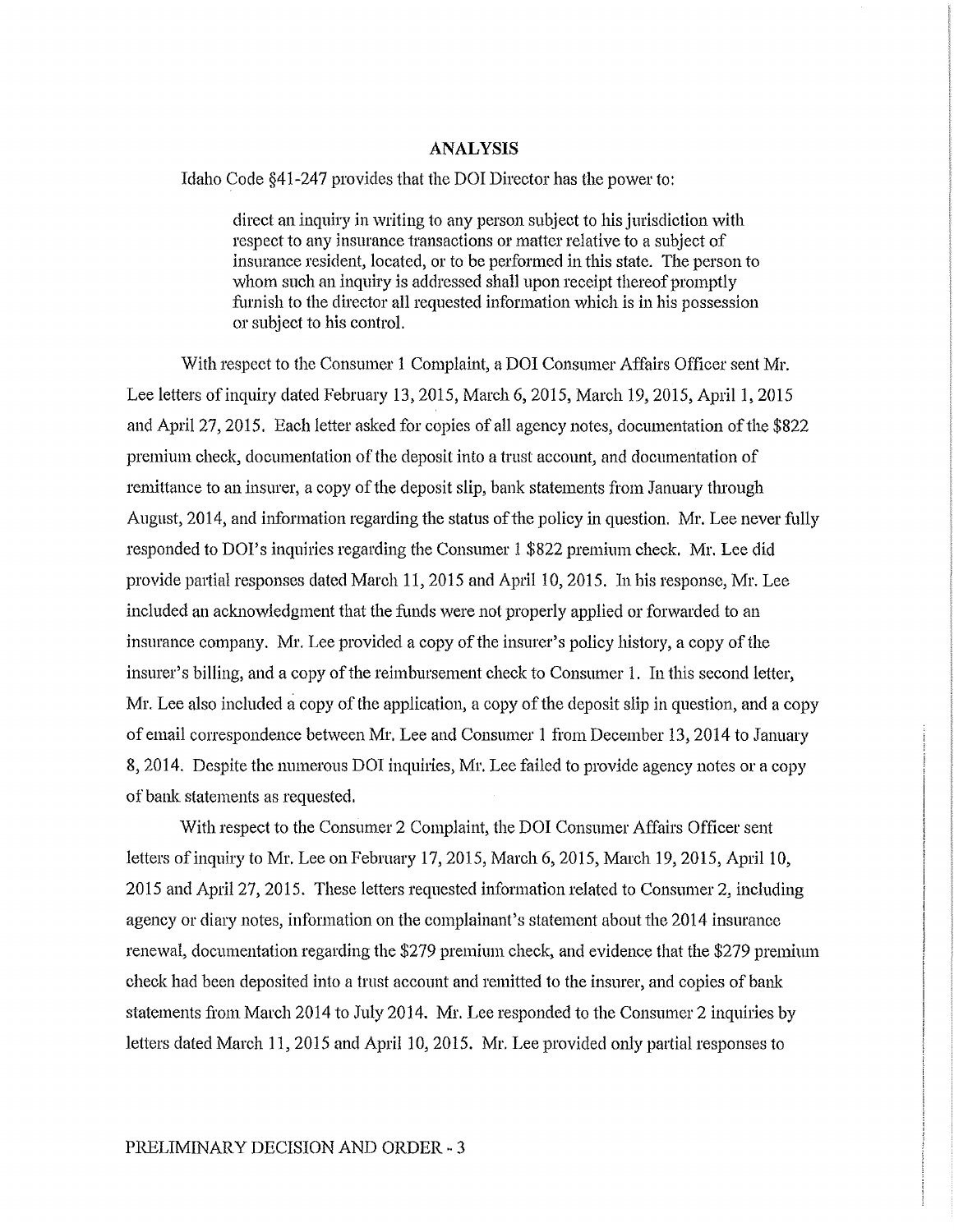DOI's inquiries. Mr. Lee failed to provide agency notes or requested bank records and documents showing that the premium funds had been remitted to an insurance company.

Mr. Lee violated Idaho Code §41-247 by failing to fully respond to the Consumer 1 and Consumer 2 DOI inquiries.

Idaho Code §41-1024(1) provides:

All fiduciary funds received or collected by a producer shall be trust funds received by the producer in a fiduciary capacity, and the producer shall, in the applicable regular course of business, account for and pay the same to the person entitled to the funds. The producer shall establish a separate account for funds belonging to others in order to avoid a commingling of such fiduciary funds with his own funds.

Idaho Code §41-1024(2) provides "[fliduciary funds shall include all funds collected by an insurance producer from or on behalf of a client. .. that are to be paid to an insurance company." Mr. Lee failed to remit the fiduciary Consumer 1 premium payment in the amount of \$822 to the insurer. Mr. Lee has admitted that these premium funds were not properly applied to the Consumer 1 policy. These funds were deposited into Mr. Lee's account but were not withdrawn from the account to be sent to an insurer. The insurer never received the premium funds tendered to Mr. Lee by Consumer 1 and cancelled the insurance resulting in a period of time during which Consumer 1 was uninsured. Mr. Lee violated Idaho Code §41-1024 by failing to pay over the Consumer 1 premium funds to the insurer.

With respect to Consumer 2, the \$279 premium payment was likewise deposited into Mr. Lee's account but not forwarded to an insurer. Mr. Lee admitted in his letter to Consumer 2 dated March 10, 2015 that the premium payment was not forwarded to an insurer and Mr. Lee sent Consumer 2 a refund in the amount of \$279 for the 2014 premium payment.

Mr. Lee twice violated his legal obligation to account for and remit premium funds to insurers resulting in violations of Idaho Code §41-1024.

Idaho Code §41-1016(1) provides in relevant part:

The director may impose an administrative penalty not to exceed one thousand dollars (\$1,000), for deposit in the general fund of the state of Idaho, and may suspend for not more than twelve (12) months or may revoke or refuse to issue or continue any license issued under this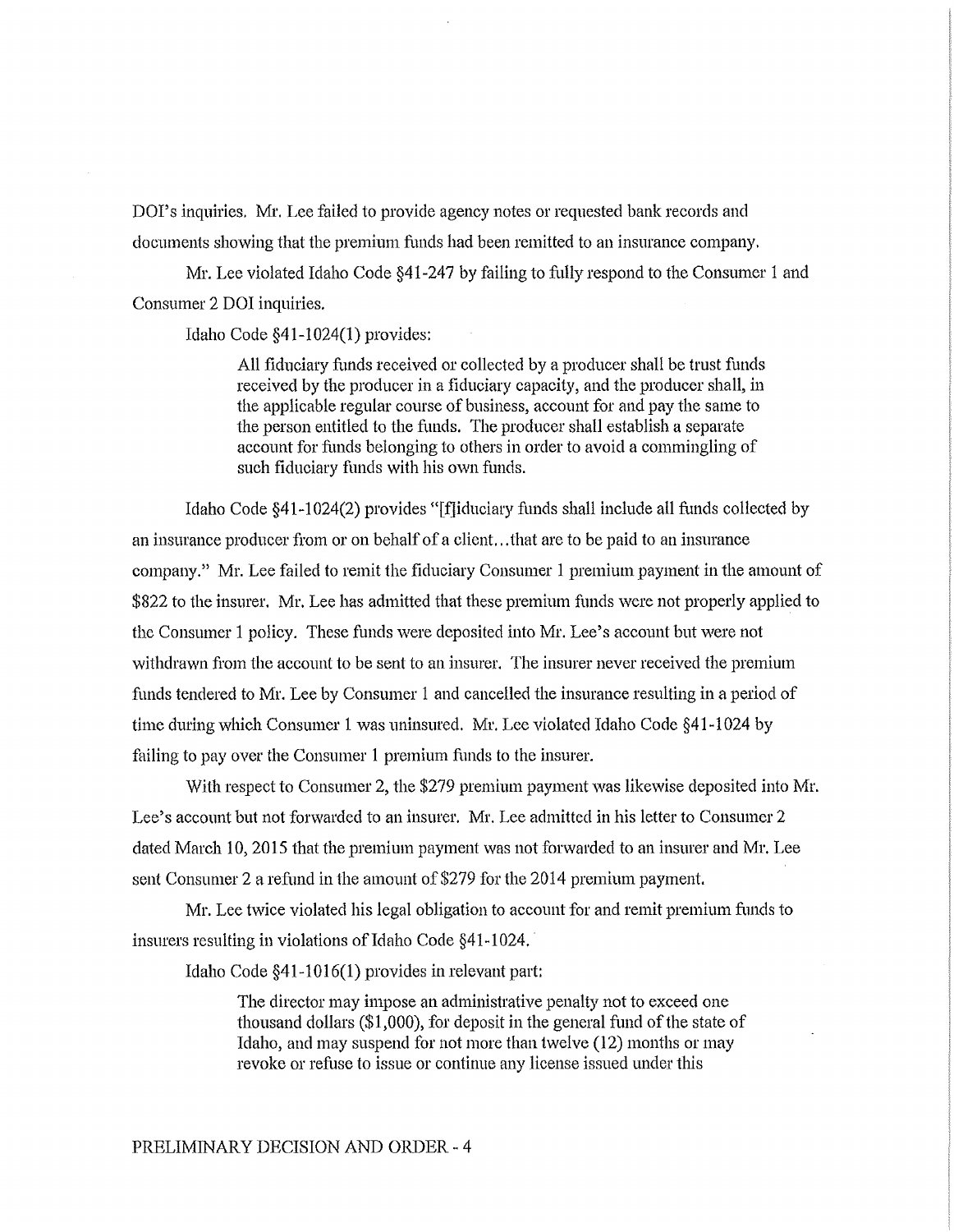chapter... if the director finds that as to the licensee or applicant any one (1) or more of the following causes or violations exist:

\*\*\*

(b) Violating any provision of title 41, Idaho Code, department rule, subpoena or order of the director or of another state's insurance director...

DOI has authority to revoke or suspend an insurance license and to impose an administrative penalty of up to \$1,000 per violation. Here there were four violations proven. Thus, DOI may suspend or revoke Mr. Lee's license and impose administrative penalties up to \$1,000 for each of the four violations.

#### **CONCLUSIONS OF LAW**

A. The DOI Director has jurisdiction in Idaho over insurance regulation and licensing pursuant to Title 41, Idaho Code.

B. Mr. Lee violated Idaho Code §41-247 by failing to fully respond to inquiries from DOI with respect to the Consumer I premium payment, as alleged in the Amended Complaint.

C. Mr. Lee violated Idaho Code §41-1024(1) by failing to pay the Consumer 1 premium payment to the insurer entitled to the funds, leaving Consumer 1 without insurance coverage as alleged in the Amended Complaint.

D. Mr. Lee violated Idaho Code  $\S41-247$  by failing to fully respond to inquiries from DOI with respect to the Consumer 2 premium payment, as alleged in the Amended Complaint.

E. Mr. Lee violated Idaho Code§41-1 024( 1) by failing to pay the Consumer 2 premium payment to an insurer entitled to the funds, leaving Consumer 2 without insurance coverage as alleged in the Amended Complaint.

F. DOI has cause for and is entitled to relief against Mr. Lee pursuant to Idaho Code §41-1016.

#### **PRELIMINARY ORDER**

Mr. Lee's Idaho Resident Producer License No. 59414 is hereby revoked. Mr. Lee shall pay DOI an administrative penalty in the amount of \$500 for the failme to fully respond to DOI's inquiries regarding Consumer 1. Mr. Lee shall pay DOI an administrative penalty in the amount of \$500 for the failure to fully respond to DOI's inquiries regarding Consumer 2. Mr.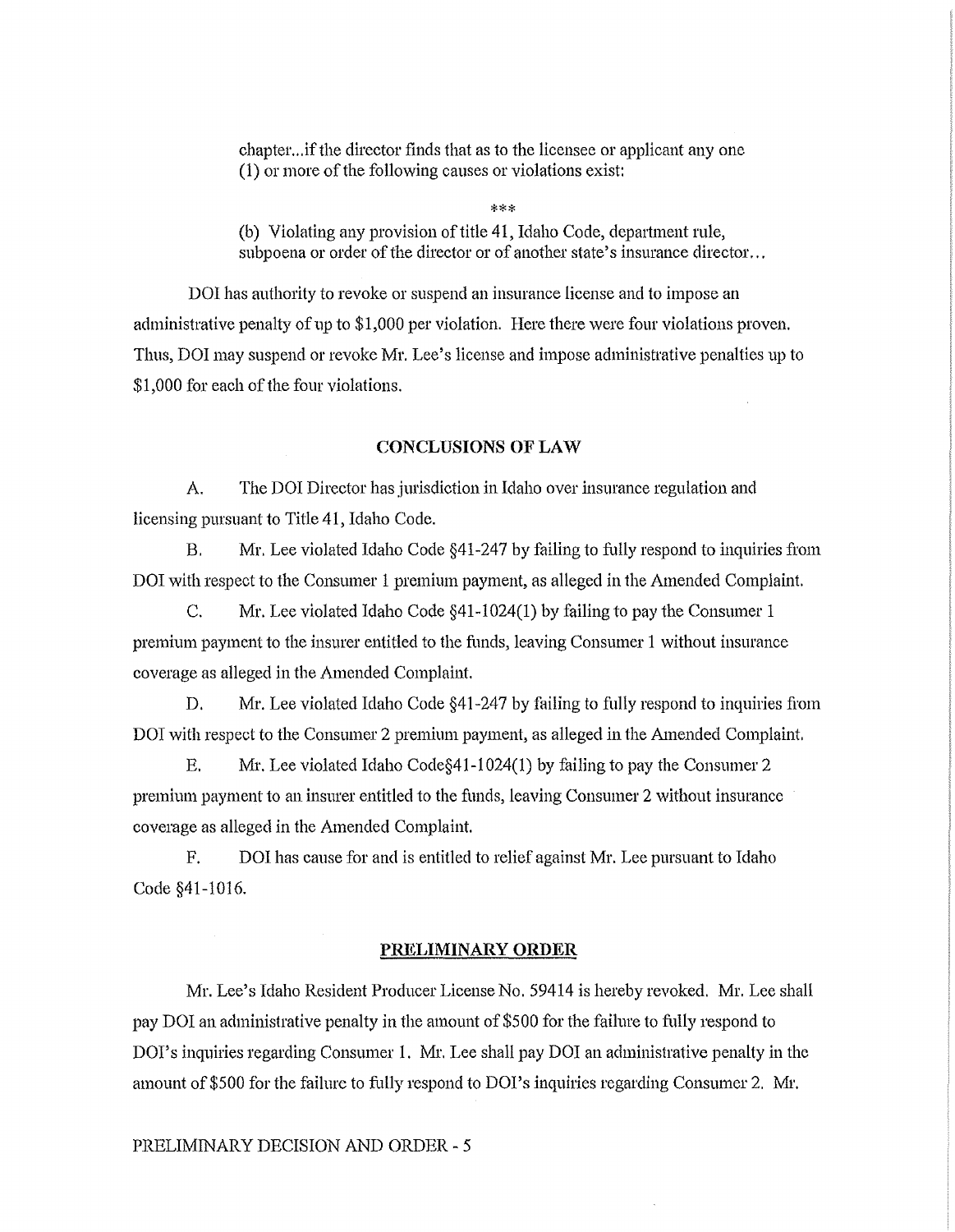Lee shall pay DOI an administrative penalty in the amount of \$1,000 for the failure to pay over the premium payment with respect to Consumer 1. Mr. Lee shall pay DOI an administrative penalty in the amount of \$1,000 for the failure to pay over the premium payment with respect to Consumer 2. The total administrative penalty owed by Mr. Lee to DOI shall be the sum of three thousand dollars (\$3,000.00). Said sum shall be due and payable in full sixty (60) days from the date of this preliminary decision.

DATED this  $2\pi\%$  day of March, 2016.

David E. Wynkoop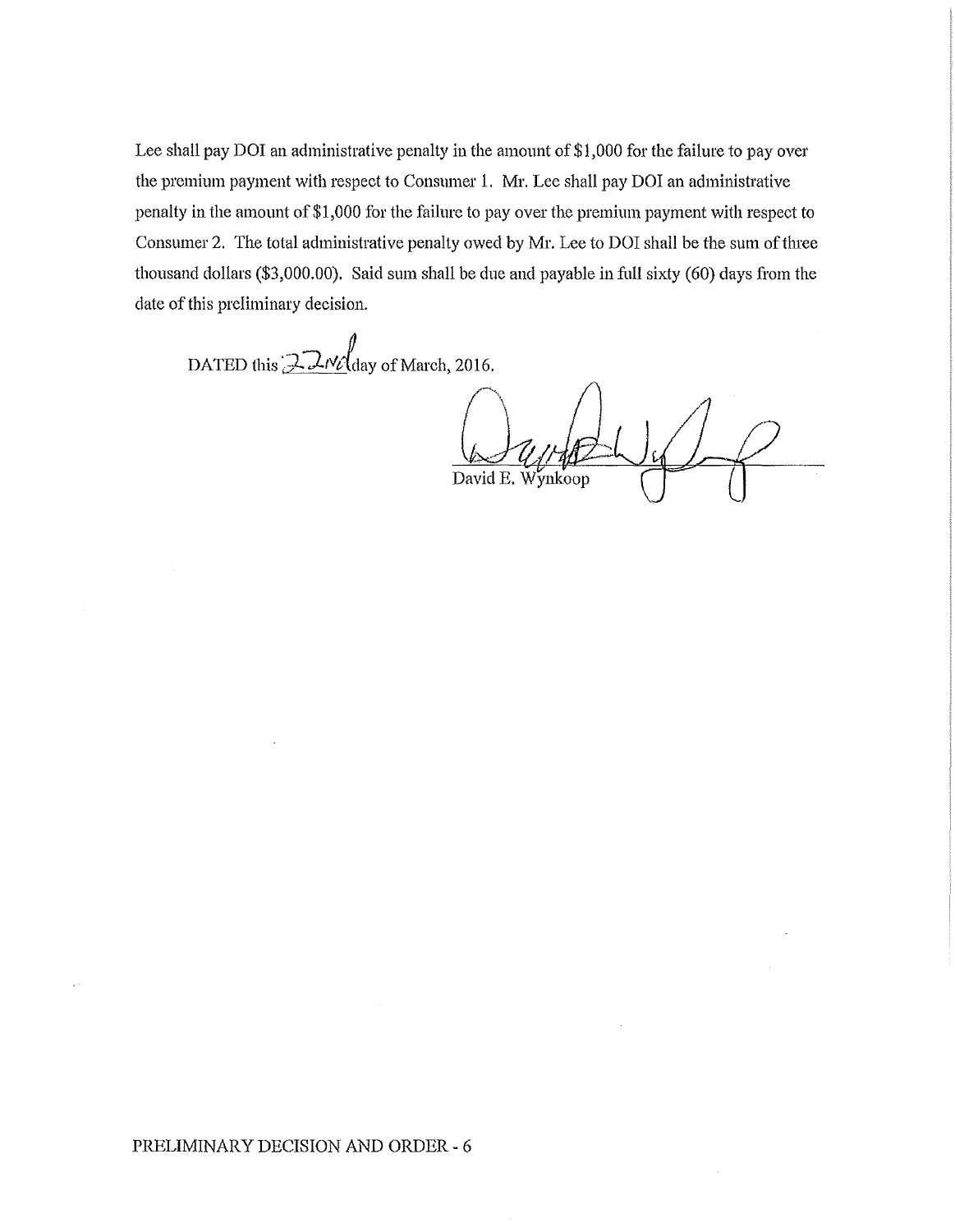#### APPEAL RIGHTS

a. Tllis is a preliminary order of the bearing officer. It can and will become final without further action of the agency unless any party petitions for reconsideration before the hearing officer issuing it or appeals to the hearing officer's superiors in the agency. Any party may file a motion for reconsideration of this preliminary order with the hearing officer issuing the order within fourteen (14) days of the service date of this order. The hearing officer issuing this order will dispose of the petition for reconsideration within twenty-one (21) days of its receipt, or the petition will be considered denied by operation of law. See Section 67-5243(3), Idaho Code.

b. Within fourteen (14) days after (a) the service date of this preliminary order, (b) the service date of the denial of a petition for reconsideration from this preliminary order, or (c) the failure within twenty-one (21) days to grant or deny a petition for reconsideration from tbis preliminary order, any party may in writing appeal or take exceptions to any part of the preliminary order and file briefs in support of the party's position on any issue in the proceeding to the agency head (or designee of the agency head). Otherwise, this preliminary order will become a final order of the agency.

c, If any party appeals or takes exceptions to this preliminary order, opposing parties shall have twenty-one (21) days to respond to any party's appeal within the agency. Written briefs in support of or taking exceptions to the preliminary order shall be filed with the agency head (or designee). The agency head (or designee) may review the preliminary order on its own motion.

d. If the agency head (or designee) grants a petition to review the preliminary order, the agency head (or designee) shall allow all parties an opportunity to file briefs in support of or faking exceptions to the preliminary order and may schedule oral argument in the matter before issuing a final order. The agency head (or designee) will issue a final order within fifty-six (56) days of receipt of the written briefs or oral argument, whichever is later, unless waived by the parties or for good cause shown. The agency head (or designee) may remand the matter for further eviclentiary hearings if further factual development of the record is necessary before issuing a final order.

e. Pursuant to Sections 67-5270 and 67-5272, Idaho Code, if this preliminary order becomes final, any party aggrieved by the final order or orders previously issued in this case may appeal the final order and all previously issued orders in this case to district court by filing a petition in the district court of the county in which: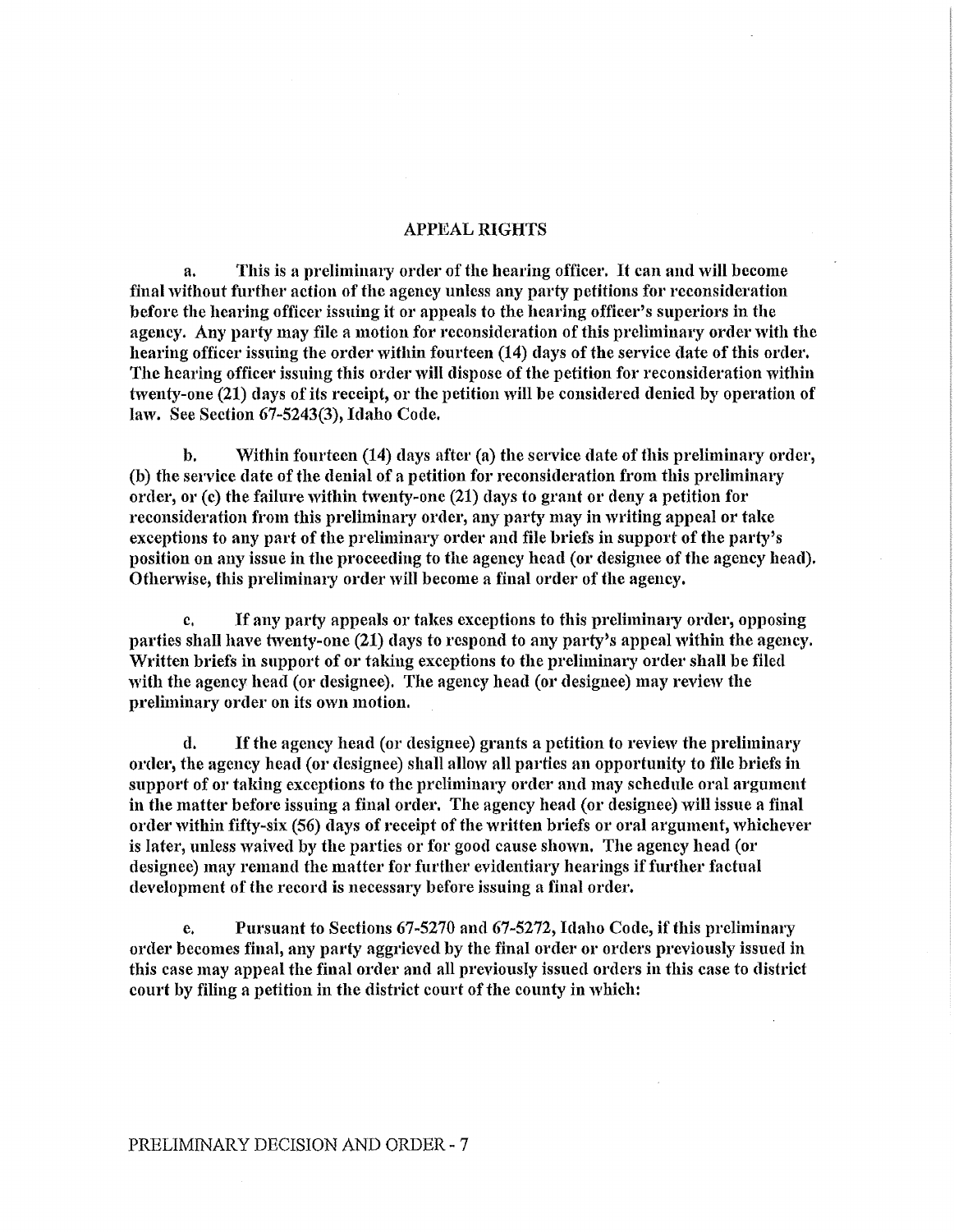i. A hearing was held,

ii. The final agency action was taken,

iii. The party seeking review of the order resides, or operates its principal place of business in Idaho, or,

iv. The real property or personal property what was the subject of the agency action is located.

f. This appeal must be filed within twenty-eight  $(28)$  days of this preliminary order becoming final. See section 67-5273, Idaho Code. The filing of an appeal to district court does not itself stay the effectiveness or enforcement of the order under appeal.

 $\ddot{\phantom{a}}$ 

 $\ddot{\phantom{a}}$